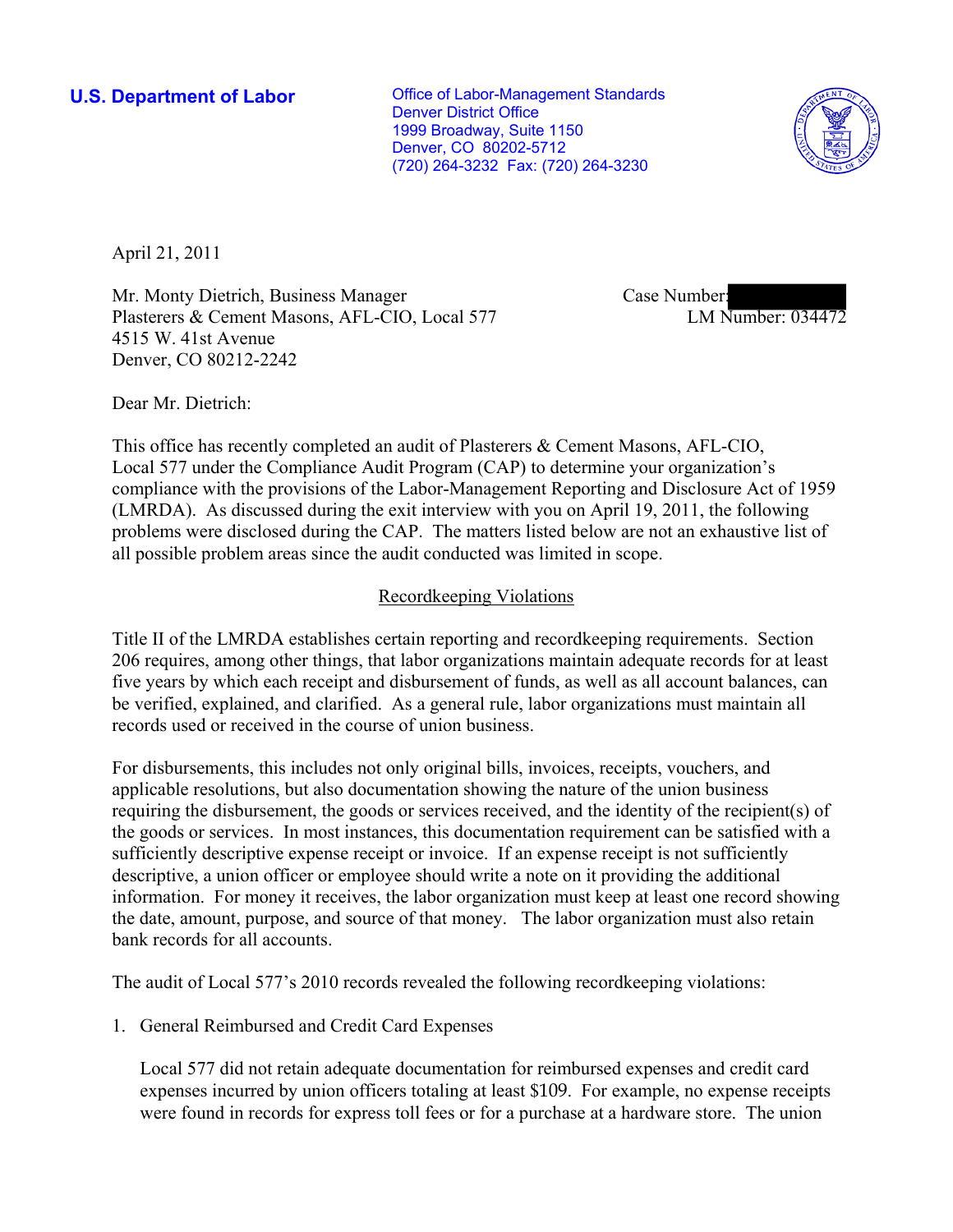failed to document a union purpose for two purchases at hardware stores.

As noted above, labor organizations must retain original receipts, bills, and vouchers for all disbursements. The president and treasurer (or corresponding principal officers) of your union, who are required to sign your union's LM report, are responsible for properly maintaining union records.

### 2. Meal Expenses

Local 577 records of meal expenses did not always include written explanations of the union business conducted or the names and titles of the persons incurring the restaurant charges. For example, expense receipts for meals totaling at least \$412 did not include an explanation of the business conducted or the names and titles of union officers for those meals. Union records of meal expenses must include written explanations of the union business conducted and the full names and titles of all persons who incurred the restaurant charges. Also, the records retained must identify the names of the restaurants where the officers or employees incurred meal expenses.

2. Reimbursed Auto Expenses

A former union officer who received reimbursement for the business use of his personal vehicle did not retain adequate documentation to support payments to him totaling at least \$946 during 2010. The union must maintain records which identify the dates of travel, locations traveled to and from, and number of miles driven. The record must also show the business purpose of each use of a personal vehicle for business travel by an officer or employee who was reimbursed for mileage expenses.

3. Failure to Record Receipts

Local 577 did not record in its receipts records a new member application fee received from a member totaling at least \$75. For example, the union received \$575 from a new member and the \$75 application fee was not included in the deposit. The union recorded \$500 of the \$575 received from the member. Union receipts records must include an adequate identification of all money the union receives. The records should show the date and amount received, and the source of the money.

4. Information Not Recorded in Meeting Minutes

Union policies require that officer salaries, benefits, and expense policies be approved by the membership or be established in the local's Constitution and Bylaws. The minutes of meetings do not contain any reference to the union's policy for mileage, fuel, or meal allowances authorized for officers; allowances for these expenses are also missing in the local's constitution.

Meeting minutes are also insufficiently descriptive regarding the amount of expenses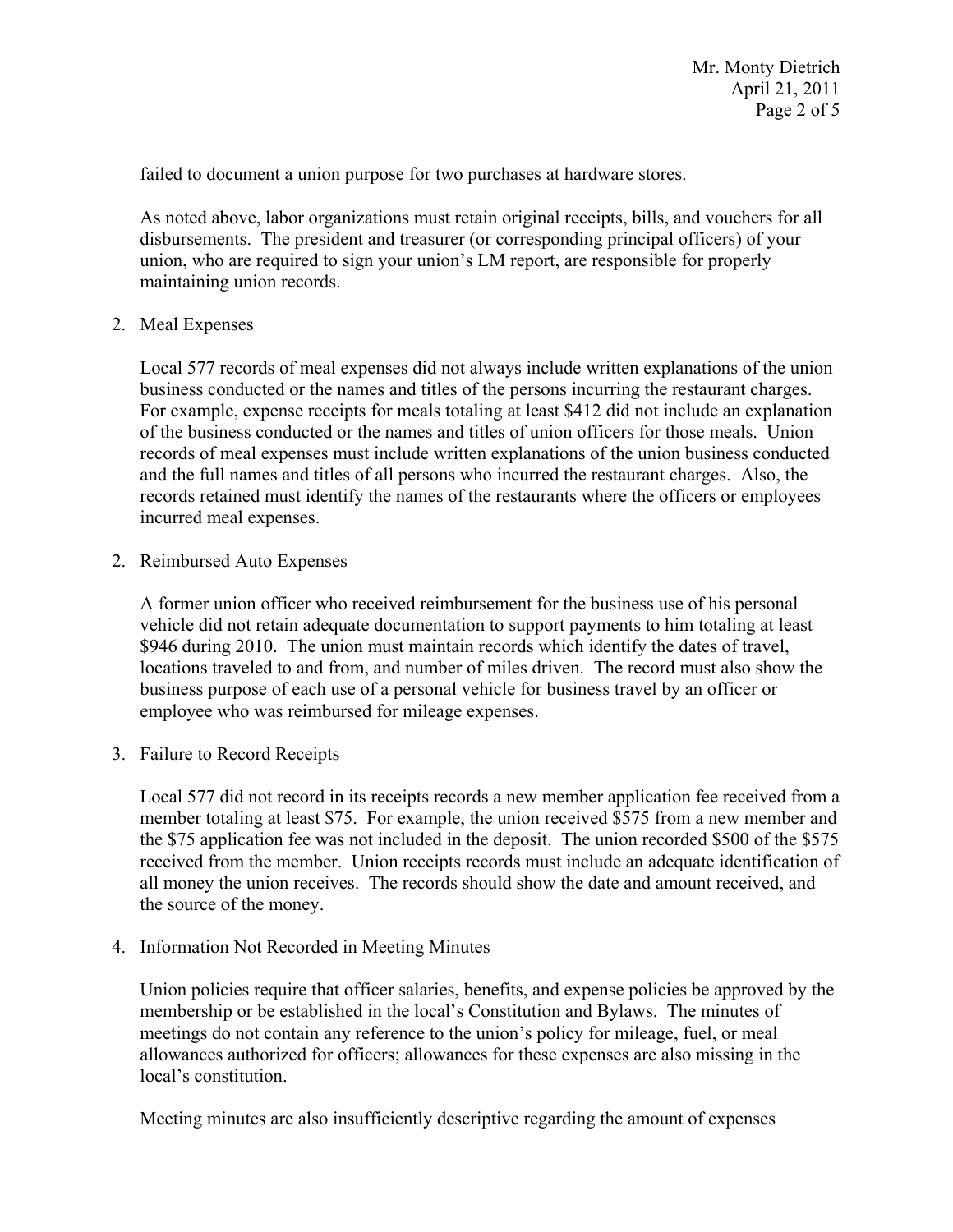members approved outside of normal recurring expenses. For example, Local 577 membership meeting minutes state that members approved donations to Special Olympics and to a sister local, and to purchase a website for the union. However, the amount authorized for these items is missing from meeting minutes. Local 577 must maintain minutes of all membership or executive board meetings and report any disbursement authorizations made at those meetings.

Based on your assurance that Local 577 will retain adequate documentation in the future, OLMS will take no further enforcement action at this time regarding the above violations.

# Reporting Violations

The audit disclosed a violation of LMRDA Section 201(b), which requires labor organizations to file annual financial reports accurately disclosing their financial condition and operations. The Labor Organization Annual Report (Form LM-2) filed by Local 577 for the fiscal year ended 12/31/ 2010, was deficient in the following areas:

1. Disbursements to Officers and Employees (LM-2)

Local 577 did not include some payments to officers and employees totaling at least \$1,480 for meals, and \$2,645 for fuel and auto charges in Schedule 11 (All Officers and Disbursements to Officers) and Schedule 12 (Disbursements to Employees) on its LM-2 report for fiscal year ended December 31, 2009. It appears that the local erroneously reported these payments in Schedules 15 through 19.

The union must report in Column F of Schedules 11 and 12 (Disbursements for Official Business) direct disbursements to officers and employees for reimbursement of expenses they incurred while conducting union business. In addition, the union must report in Column F of Schedules 11 and 12 indirect disbursements made to another party (such as a credit card company) for business expenses union personnel incur. However, the union must report in Schedules 15 through 19 indirect disbursements for business expenses union personnel incur for transportation by public carrier (such as an airline) and for temporary lodging expenses while traveling on union business. The union must report in Column G (Other Disbursements) of Schedules 11 and 12 any direct or indirect disbursements to union personnel for expenses not necessary for conducting union business.

2. Failure to Itemize Disbursement or Receipt (LM-2)

Local 577 did not properly report some "major" transaction(s) in Schedule(s) 15 through 18. A "major" transaction includes any individual transaction of \$5,000 or more or total transactions to or from any single entity or individual that aggregate to \$5,000 or more during the reporting period and which the local cannot properly report elsewhere in Statement B. The audit found that the union reported \$7,090 for automobile expenses in aggregate on Schedule 15, and listed "various" as the vendor for these expenses. The union must include automobile expenses with officer salaries and allowances on Schedule 12 next to each officer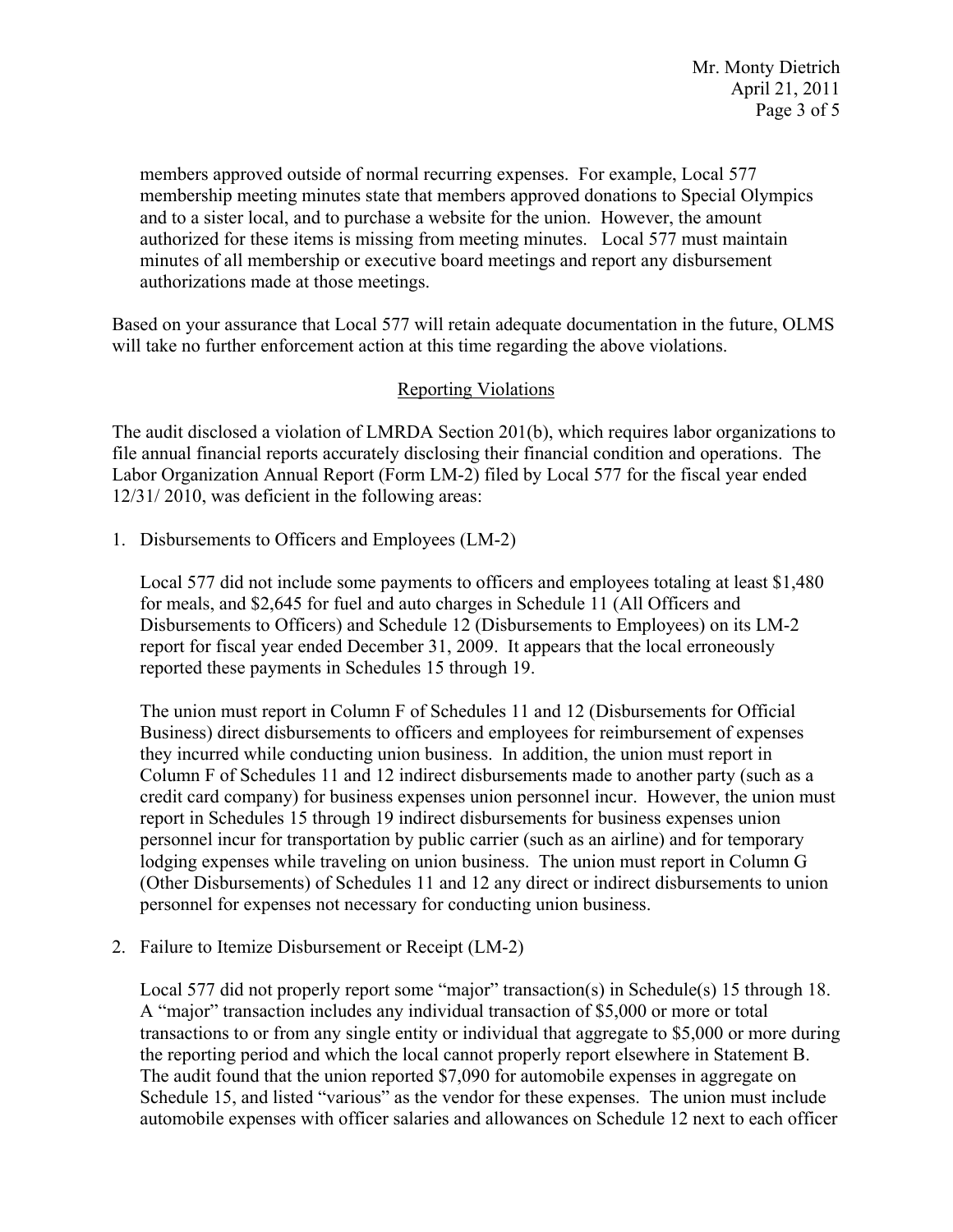Mr. Monty Dietrich April 21, 2011 Page 4 of 5

who incurred those charges for official business.

The union erroneously reported \$161,179 in dues receipts in Item 37 per capita tax receipts. Dues receipts must be reported in Item 36, dues and agency fees. The union erroneously reported \$43,649 in Item 63 (Funds to Affiliates Collected on Their Behalf), when these funds were used for representational or political activities, or general overhead. The union must report disbursements in the appropriate categories in Item 50 (Representational Activities), Item 51 (Political Activities and Lobbying), or Item 53 (General Overhead).

3. Failure to File Bylaws

The audit disclosed a violation of LMRDA Section 201(a), which requires that a union submit a copy of its revised constitution and bylaws with its LM report when it makes changes to its constitution or bylaws. Local 577 amended its constitution and bylaws in 2005, but did not file a copy with its LM report for that year.

Local 577 must file an amended Form LM-2 for the fiscal year ended December 31, 2009, to correct the deficient items discussed above. I explained to you the filing procedures and the availability of filing software on the OLMS website (www.olms.dol.gov). The amended Form LM-2 must be electronically filed as soon as possible, but not later than May 6, 2011. Before filing, review the report thoroughly to be sure it is complete and accurate, and properly signed with electronic signatures.

## Other Issue

Expense Policy

As I discussed during the exit interview with you and with Plasterers (OPCMIA) International Representative Shell Sherman, and International Vice President Waymond Parker, the audit revealed that Local 577 does not have a clear policy regarding the types of expenses personnel may claim for reimbursement and the types of expenses that may be charged to union credit cards. OLMS recommends that unions adopt written guidelines concerning such matters.

I want to extend my personal appreciation to Plasterers & Cement Masons, AFL-CIO, Local 577 for the cooperation and courtesy extended during this compliance audit. I strongly recommend that you make sure this letter and the compliance assistance materials provided to you are passed on to future officers. If we can provide any additional assistance, please do not hesitate to call.

Sincerely,

### Investigator

cc: S. Sherman, OPCMIA International Representative